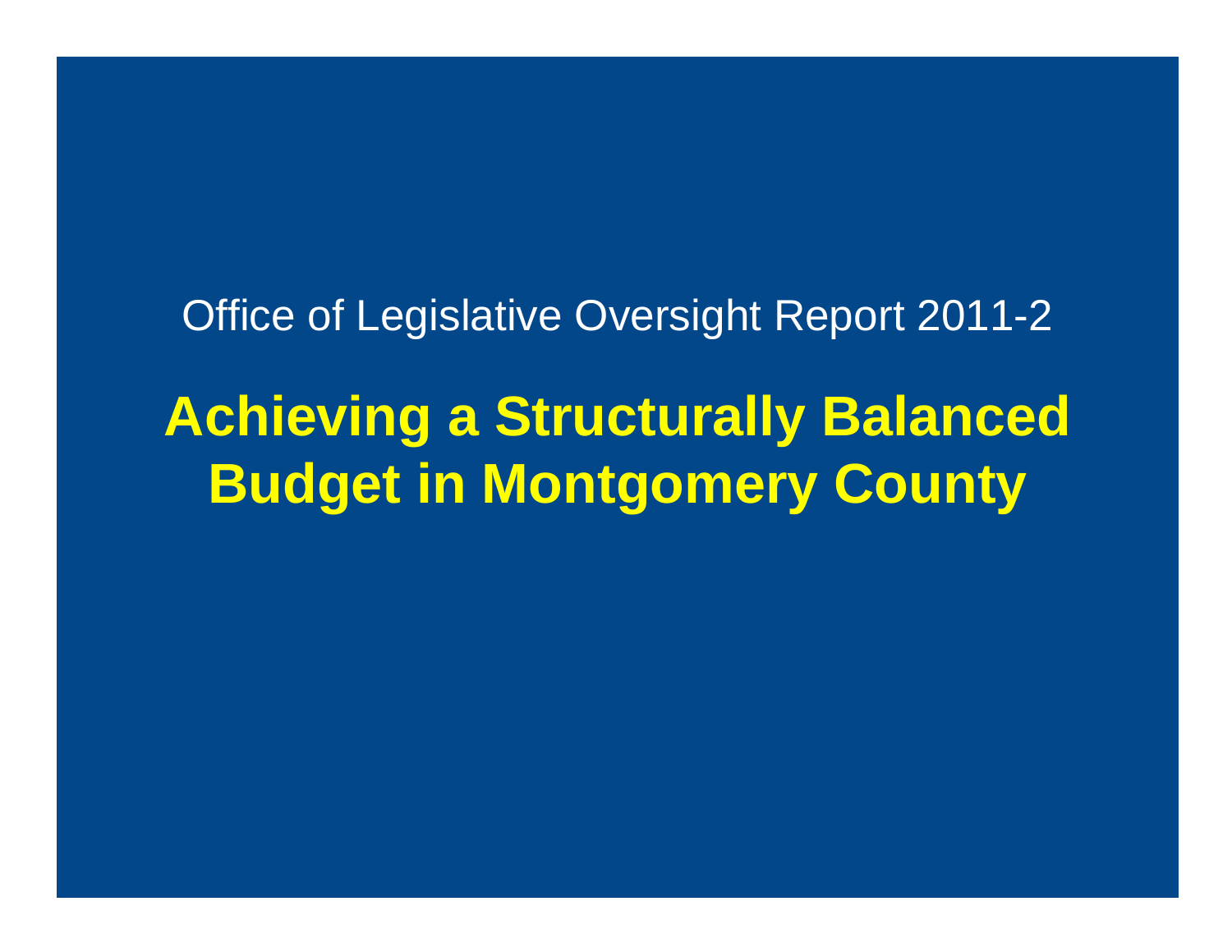### **Tax Supported Expenditures**

#### **Increased 59% between FY02-FY11**

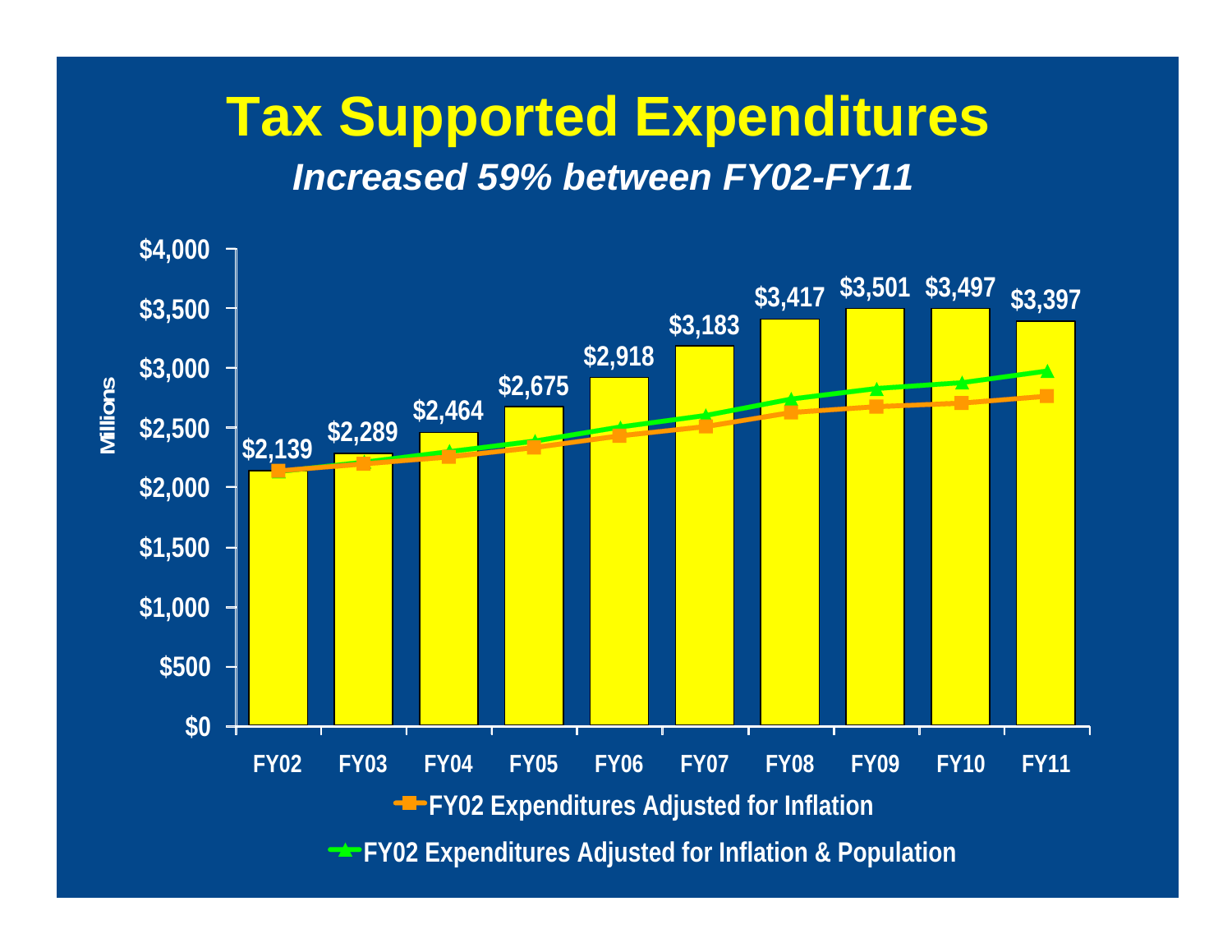## **FY11 Tax Supported Operating Budgets**

#### **MCPS and County Gov't account for 91% of all spending**

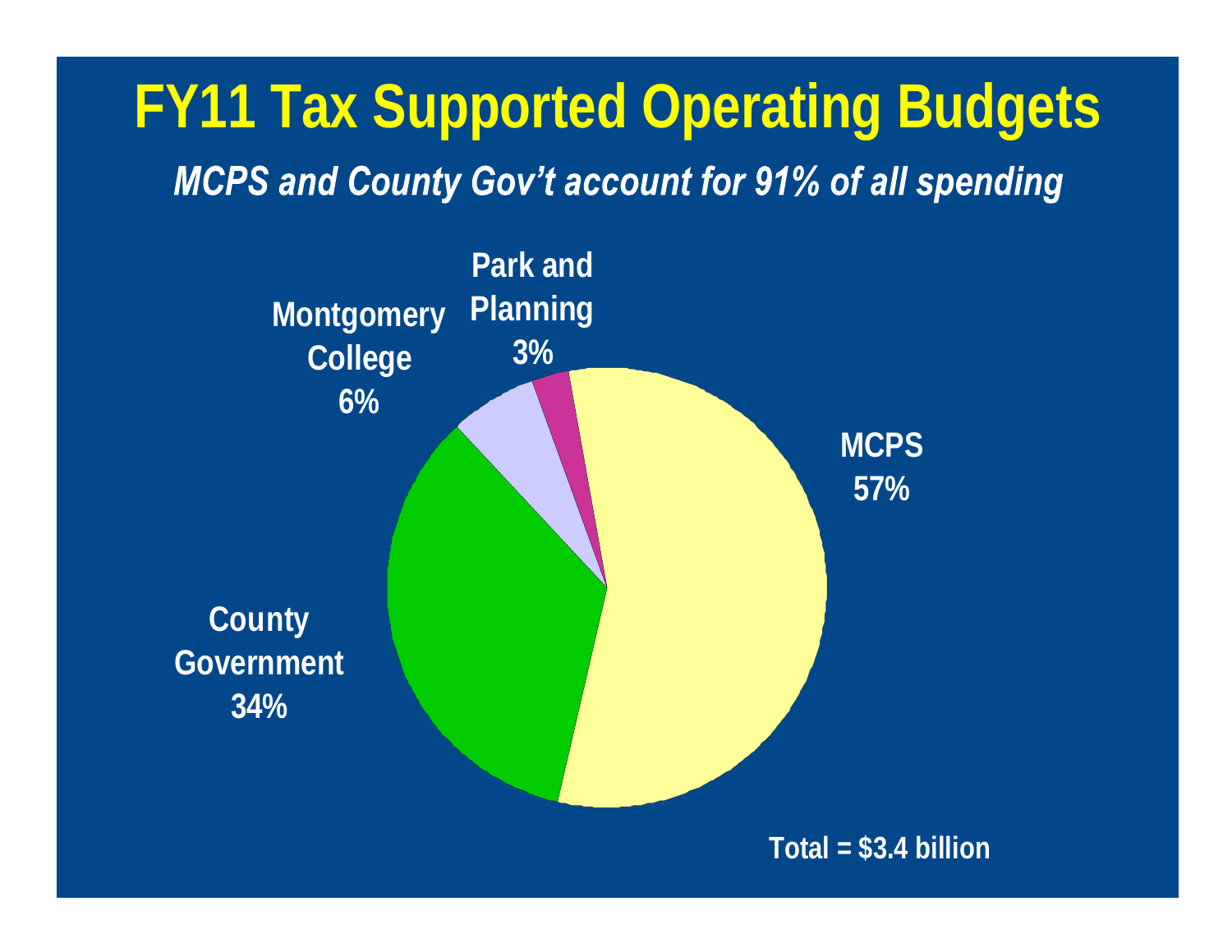**FY11 Approved Tax Supported Operating Budgets Personnel costs account for 82% of spending** 

**Operating** *Constitution Constitution Constitution Constitution Constitution Constitution Constitution Constitution Constitution Constitution Constitution Constitution Constitution Constitution Constitution Constitution* **Expenses** and the set of the set of the set of the set of the set of the set of the set of the set of the set of the set of the set of the set of the set of the set of the set of the set of the set of the set of the set o **18% Personnel Costs (Salaries + Benefits) 82%**

**Total = \$3.4 billion**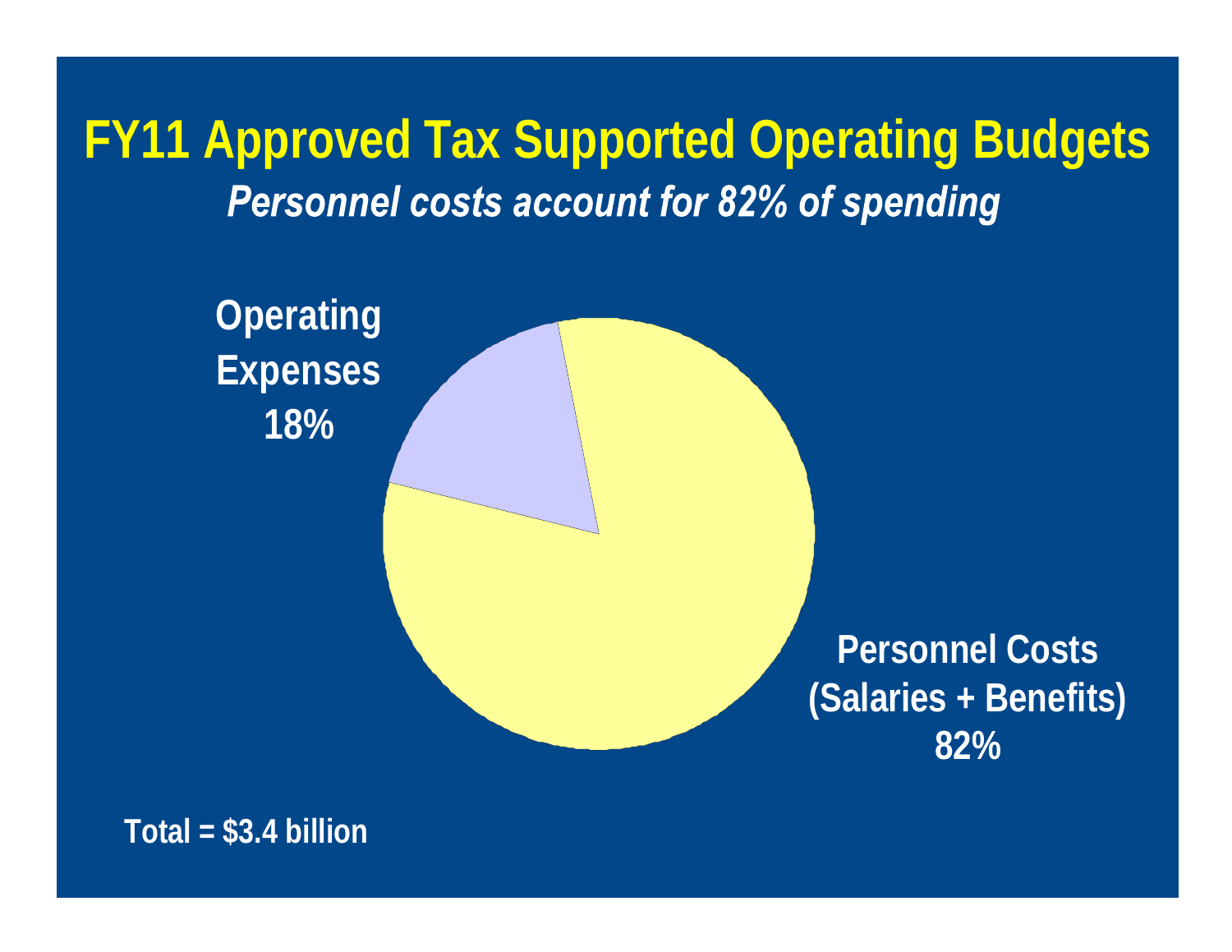### **Tax Supported Personnel Costs Increased 64% from FY02-FY11**

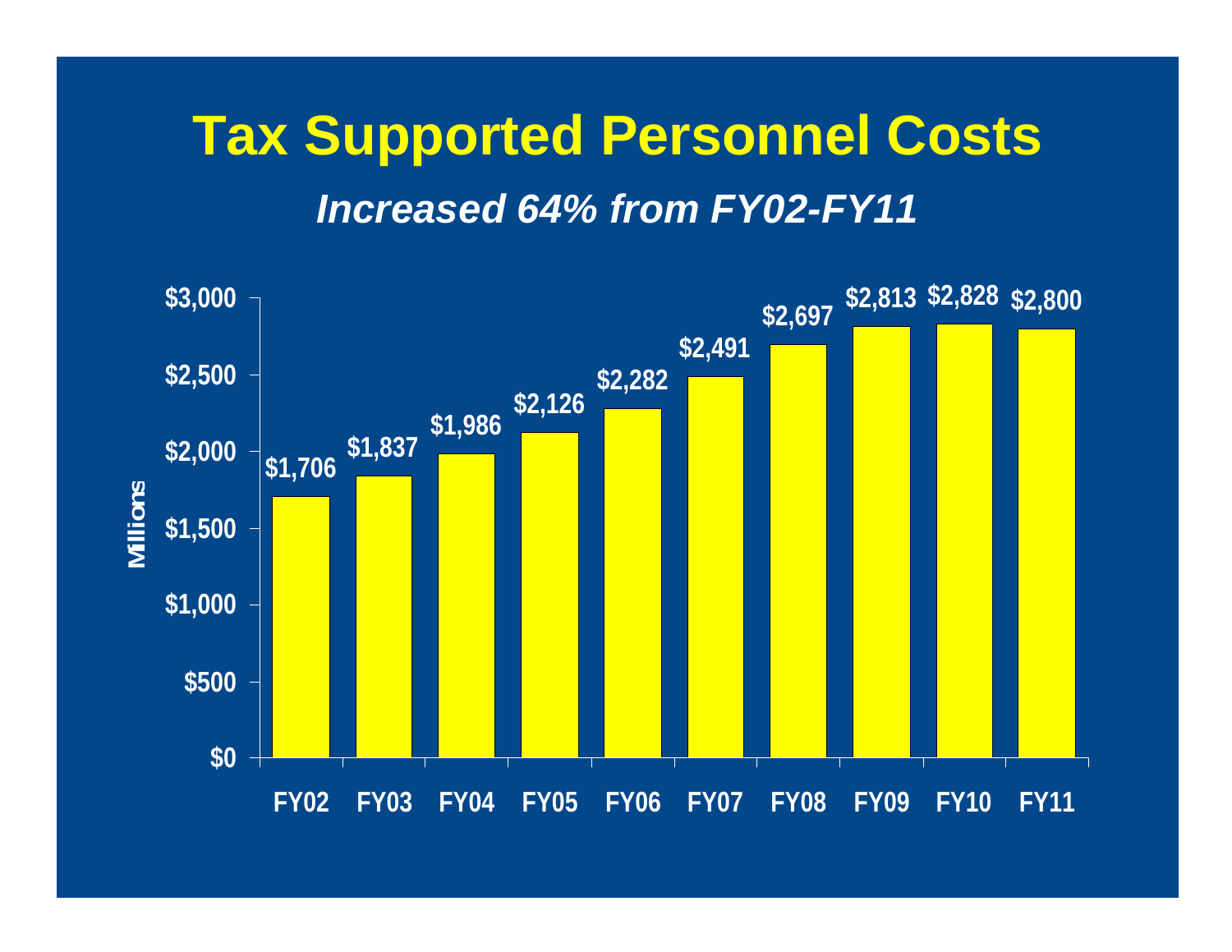# **Tax Supported Workyears**

|                            | <b>FY02</b> | <b>FY11</b> | <b>Percent</b><br><b>Change</b> |
|----------------------------|-------------|-------------|---------------------------------|
| <b>All Agencies</b>        | 26,702      | 29,400      | $+10%$                          |
| <b>MCPS</b>                | 17,085      | 19,439      | $+14%$                          |
| <b>County Government</b>   | 7,347       | 7,374       | $+0.4%$                         |
| <b>Montgomery College</b>  | 1,363       | 1,773       | $+30%$                          |
| <b>Park &amp; Planning</b> | 907         | 814         | $-10%$                          |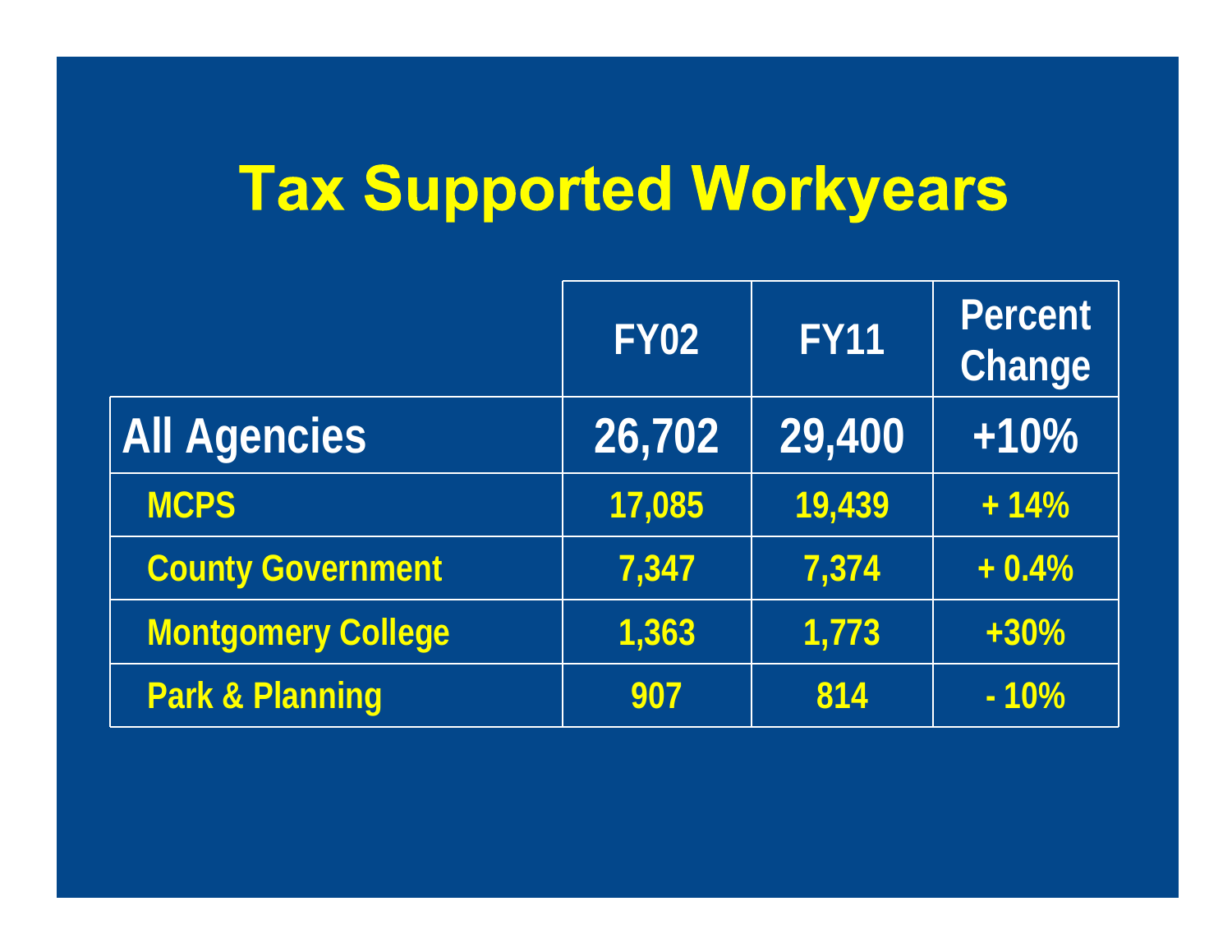### **Average Annual Salary Adjustments**

|             |             | <b>County Gov't</b> | <b>MCPS</b> |
|-------------|-------------|---------------------|-------------|
| <b>FY07</b> | <b>GWA</b>  | 3.7%                | 3.5%        |
|             | <b>Step</b> | 3.5%                | 3.5%        |
|             | <b>GWA</b>  | 4.8%                | 4.6%        |
| <b>FY08</b> | <b>Step</b> | 3.5%                | 3.5%        |
|             | <b>GWA</b>  | 4.1%                | 5.0%        |
| <b>FY09</b> | <b>Step</b> | 3.5%                | 3.5%        |
|             | <b>GWA</b>  | <b>None</b>         | <b>None</b> |
| <b>FY10</b> | <b>Step</b> | 3.5%                | 3.5%        |
|             | <b>GWA</b>  | <b>None</b>         | <b>None</b> |
| <b>FY11</b> | <b>Step</b> | <b>None</b>         | <b>None</b> |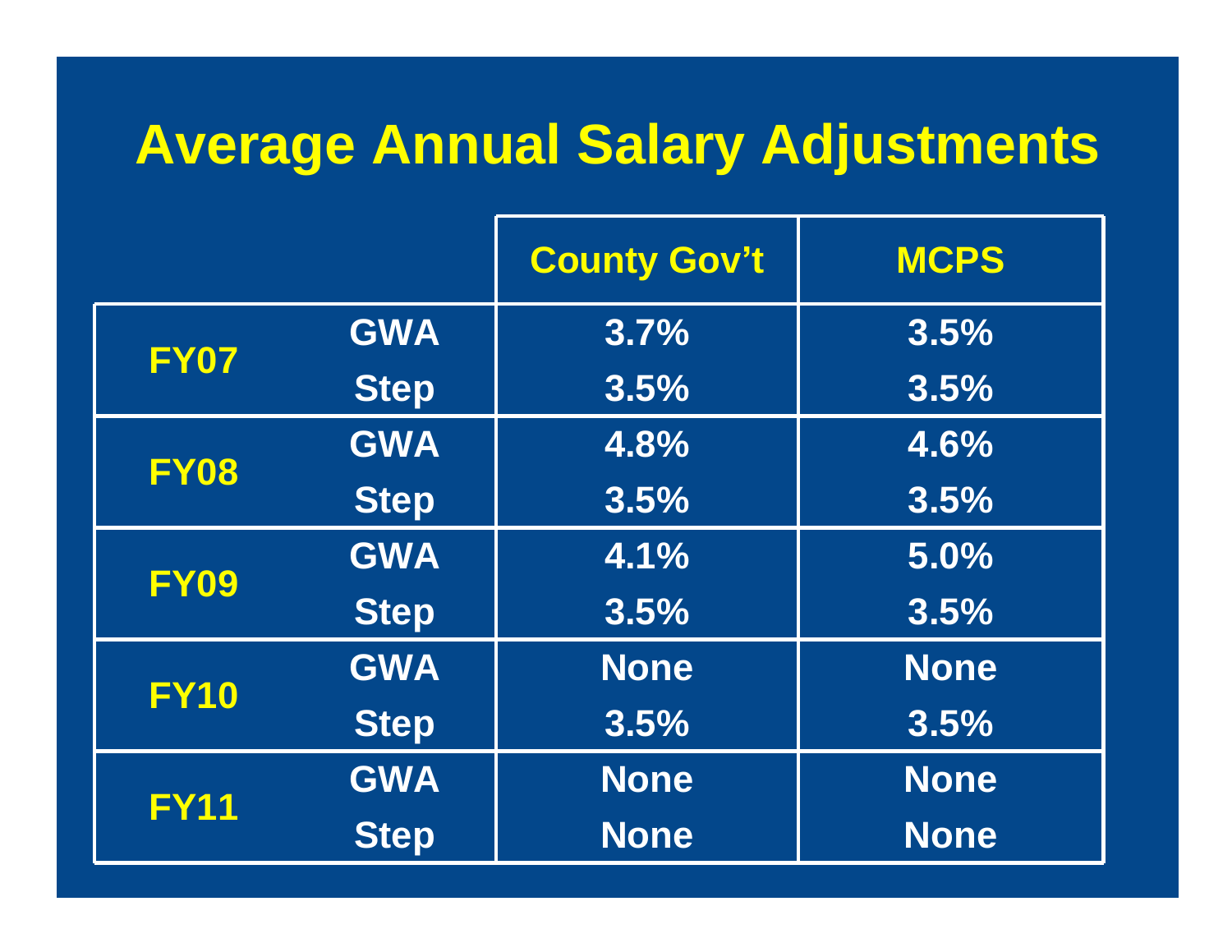# **County Government Tax Supported Benefit Costs**

|                          | <b>FY02</b> |        | FY11 % Change |
|--------------------------|-------------|--------|---------------|
| <b>Active Employee</b>   |             |        |               |
| <b>Social Security</b>   | \$28m       | \$40m  | $+43%$        |
| <b>Group Insurance</b>   | \$36m       | \$80m  | $+120%$       |
| <b>Retirement</b>        | \$42m       | \$117m | $+181%$       |
| Retiree Group Insurance* | \$13m       | \$31m  | $+131%$       |
| <b>Total Benefits</b>    | \$119m      | \$268m | 125%          |

**\* Annual pay-as-you-go contribution only; no retiree group insurance trust fund (OPEB) contribution made in FY11.**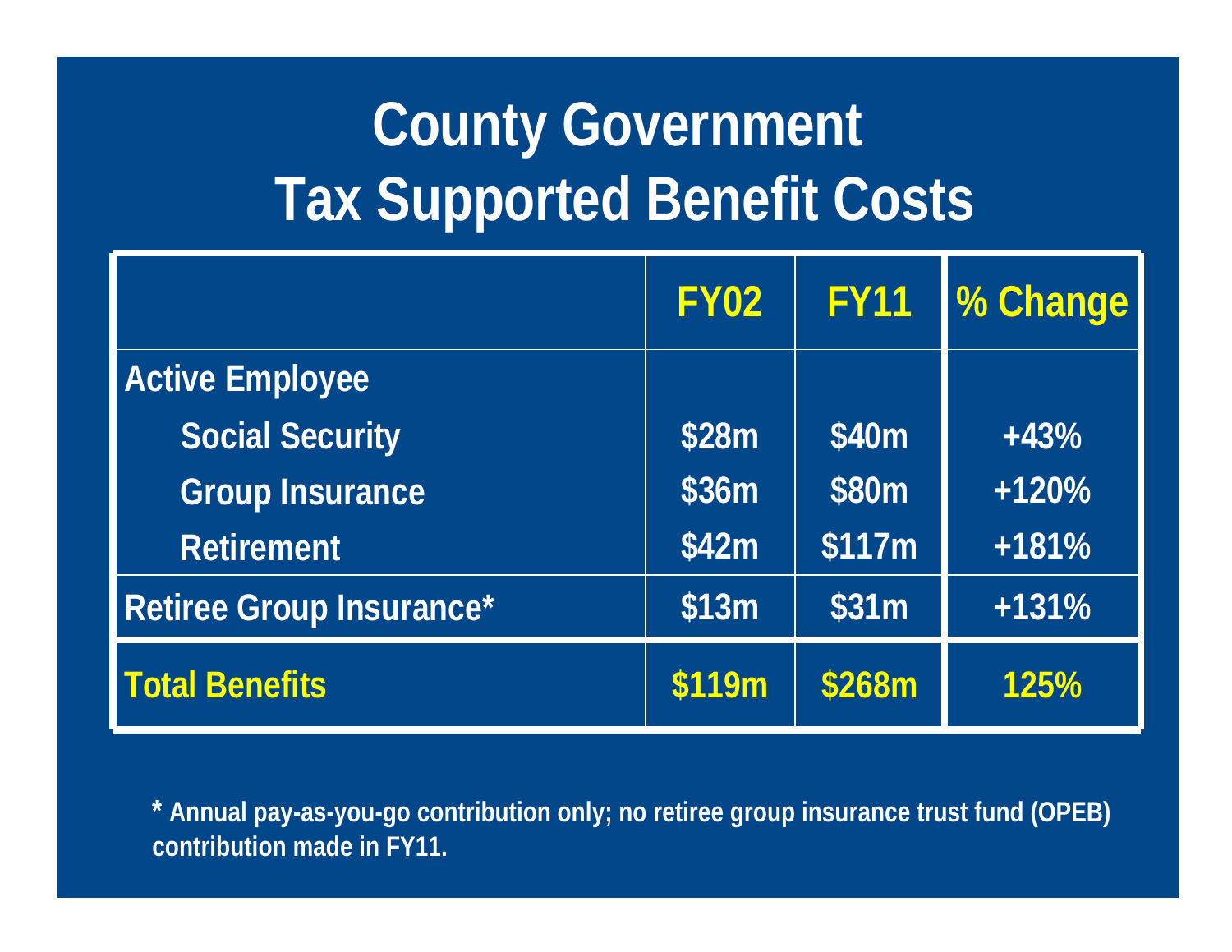### **MCPS Tax Supported Benefit Costs**

|                                      | <b>FY02</b> | <b>FY11</b> | <b>M</b> Change |
|--------------------------------------|-------------|-------------|-----------------|
| <b>Active Employee</b>               |             |             |                 |
| <b>Social Security</b>               | \$66m       | \$99m       | $+51%$          |
| <b>Group Insurance</b>               | \$87m       | \$216m      | $+147%$         |
| <b>Local Retirement Contribution</b> | \$16m       | \$62m       | $+287%$         |
| Retiree Group Insurance*             | \$14m       | \$43m       | +198%           |
| <b>Total Local Benefits</b>          | \$183m      | \$420m      | $+130%$         |
| <b>State Pension Contribution</b>    | \$63m       | \$170m      | $+168%$         |

**\* Annual pay-as-you-go contribution only; no retiree group insurance trust fund (OPEB) contribution made in FY11.**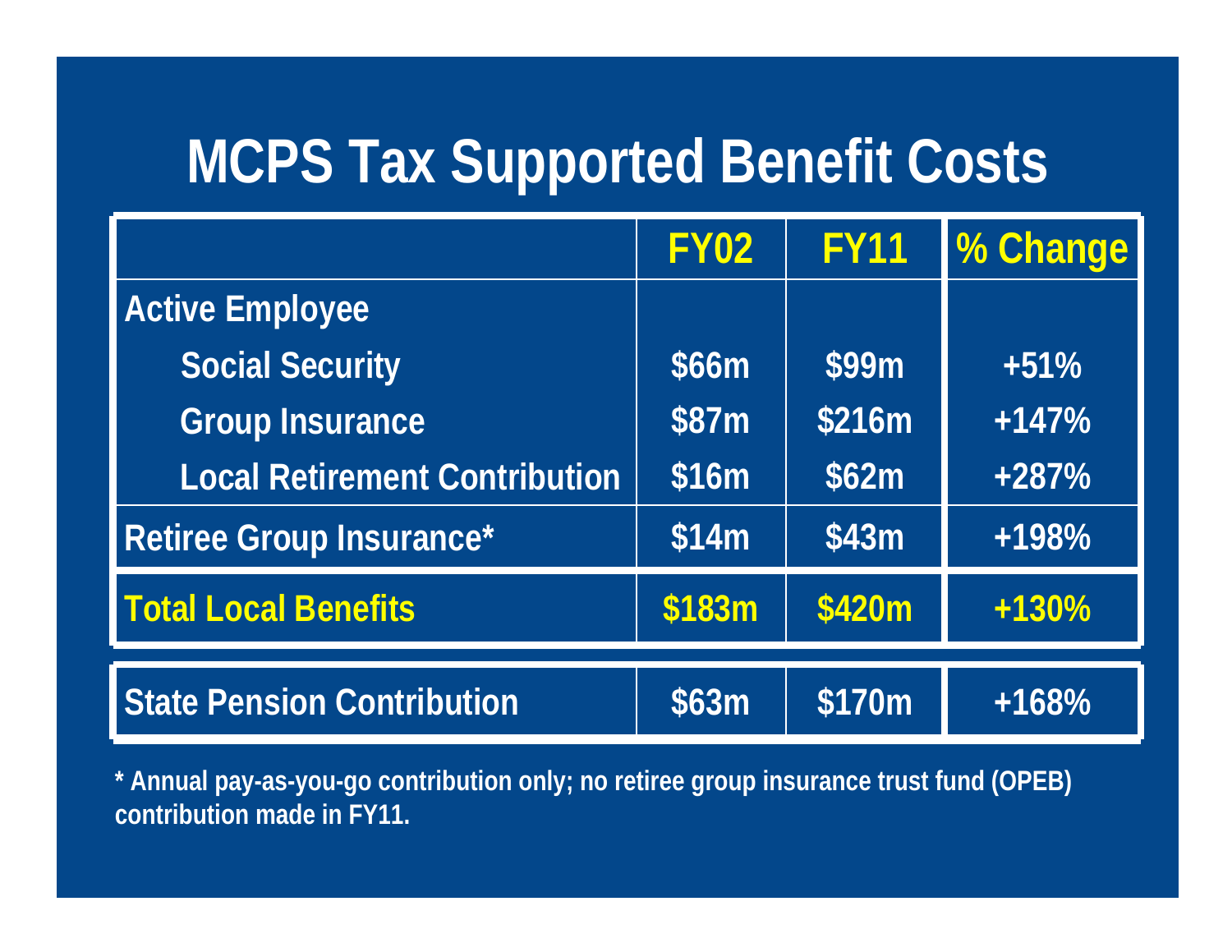#### **County Tax Supported Revenues Past and Projected (as of December 14, 2010)**

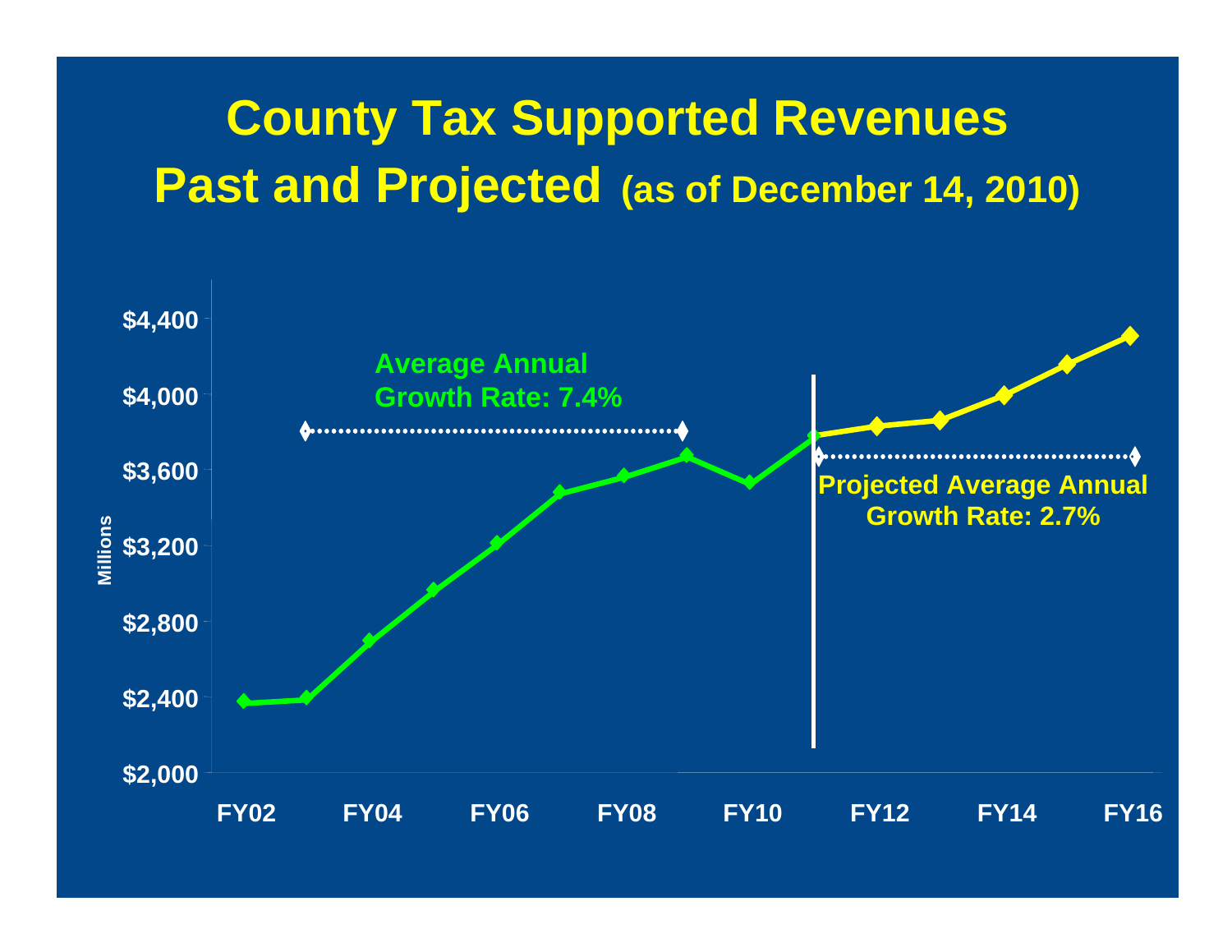#### **Projected County Tax Supported Revenues and Expenditures**

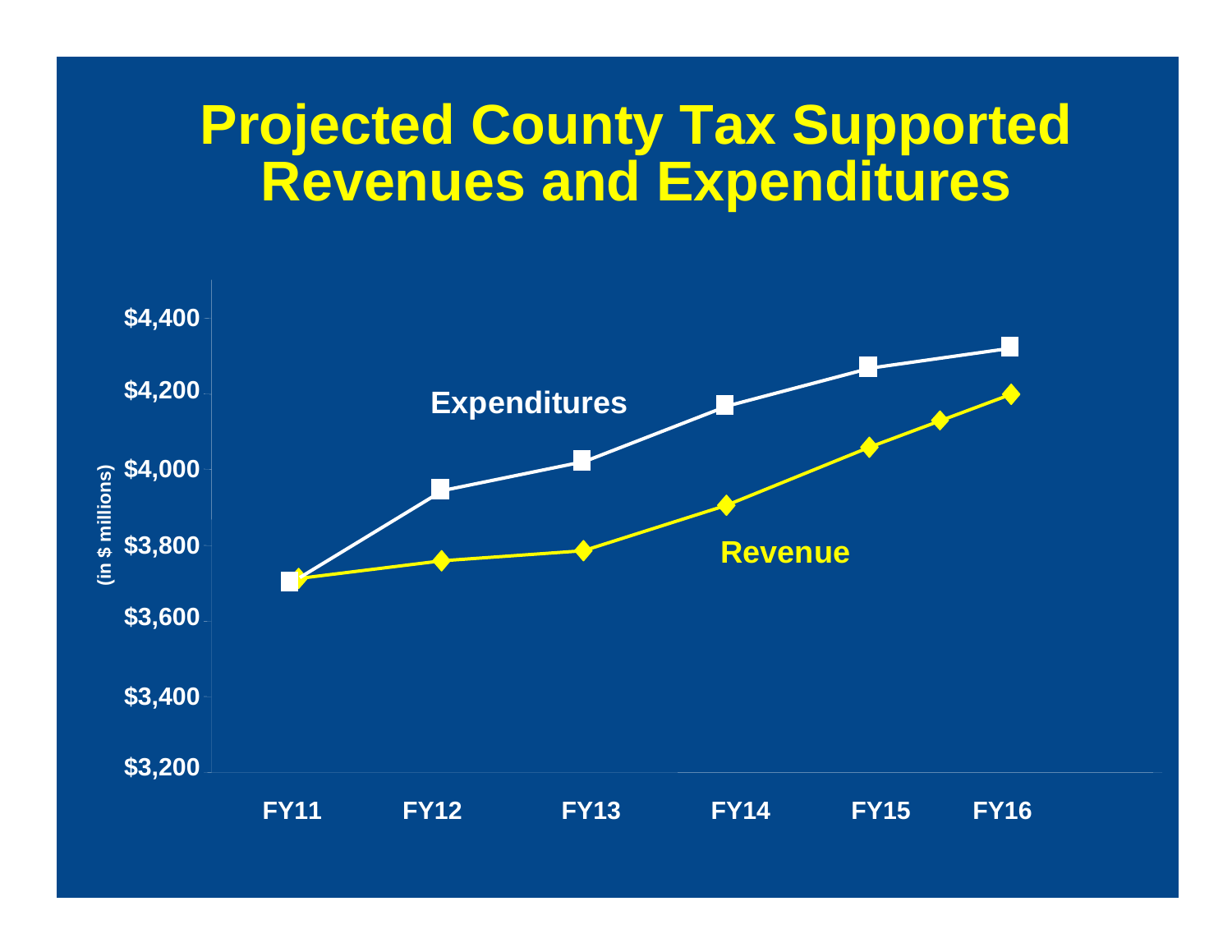### **Employee/Retiree Benefits**

|                                                       | <b>FY11</b>     | <b>FY16</b>                 |
|-------------------------------------------------------|-----------------|-----------------------------|
|                                                       | <b>Budgeted</b> | <b>Projected</b>            |
| <b>Retirement plans</b>                               |                 | \$193 million \$264 million |
| Employee health insurance \$315 million \$487 million |                 |                             |
| <b>Retiree health insurance</b>                       | \$77 million    | \$124 million               |
|                                                       | \$585 million   | \$875 million               |

**Potential transfer of teacher pension costs from State to County (\$50 - \$100 million per year)**

**- - - - - - - - - - - - -**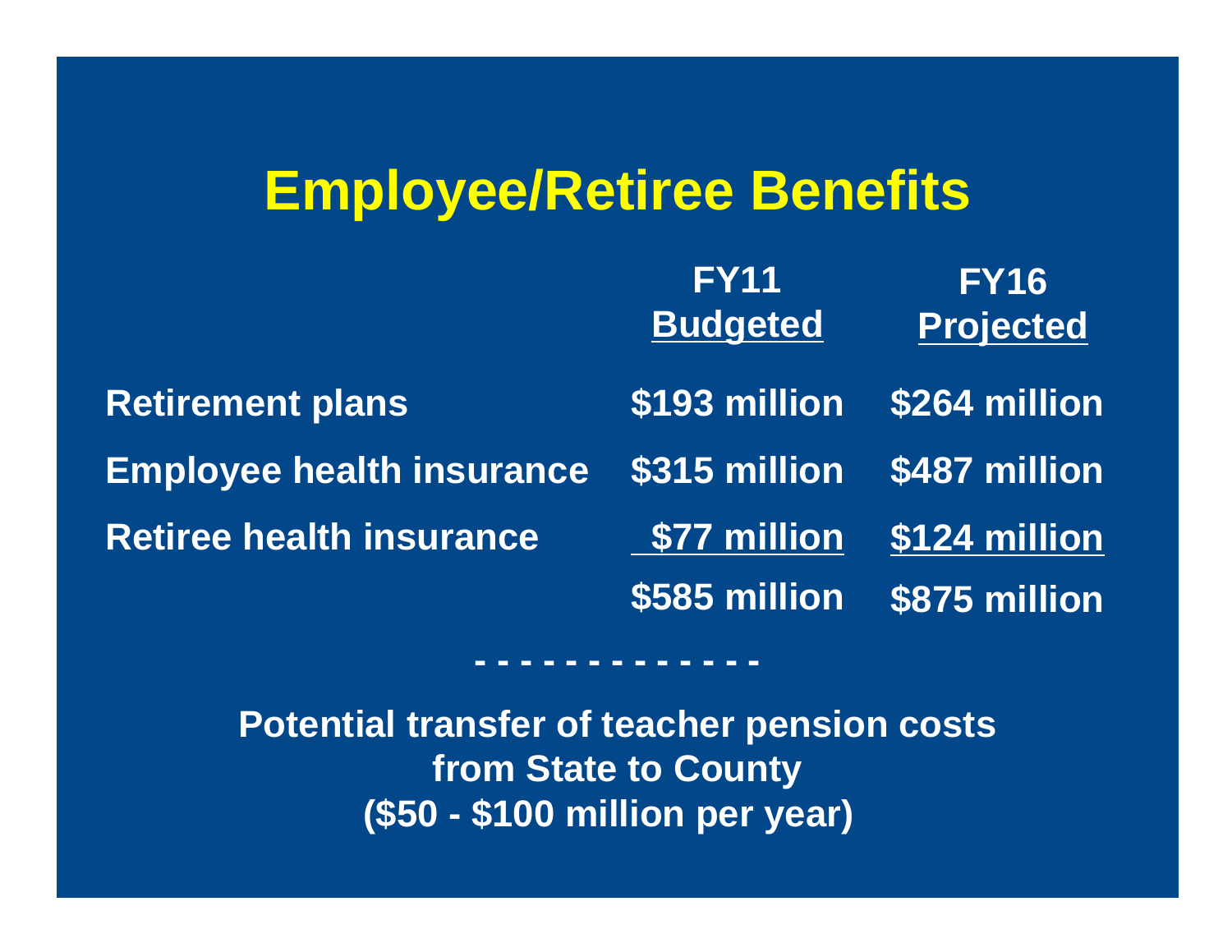#### **Annual Debt Service, FY02-FY16**

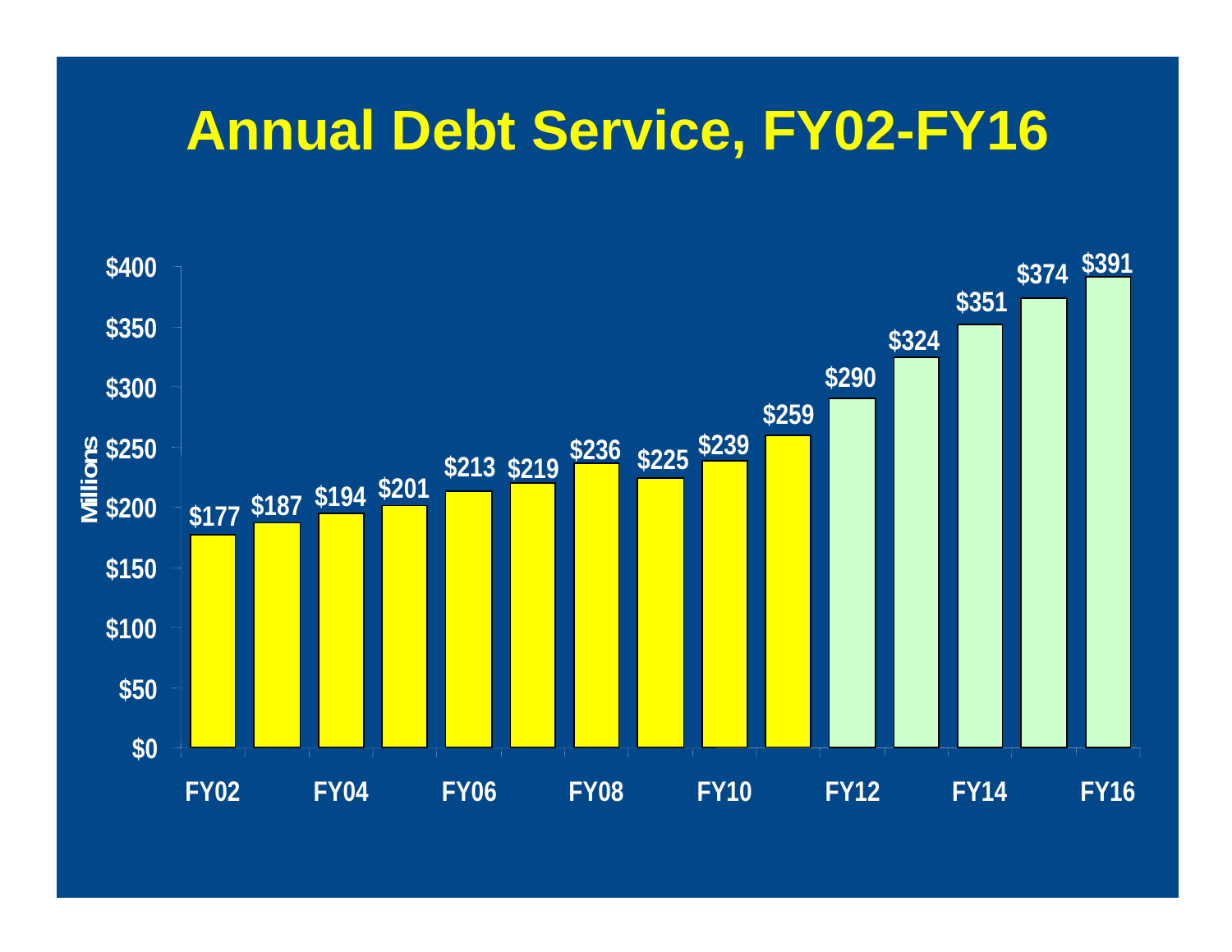#### **Fiscal Policies**

- **Structurally Balanced Budget**
- **Fund Reserves**
- **Use of One-Time Revenues**
- **Priority on Unfunded Liabilities**
- **Current Revenue for Capital Projects**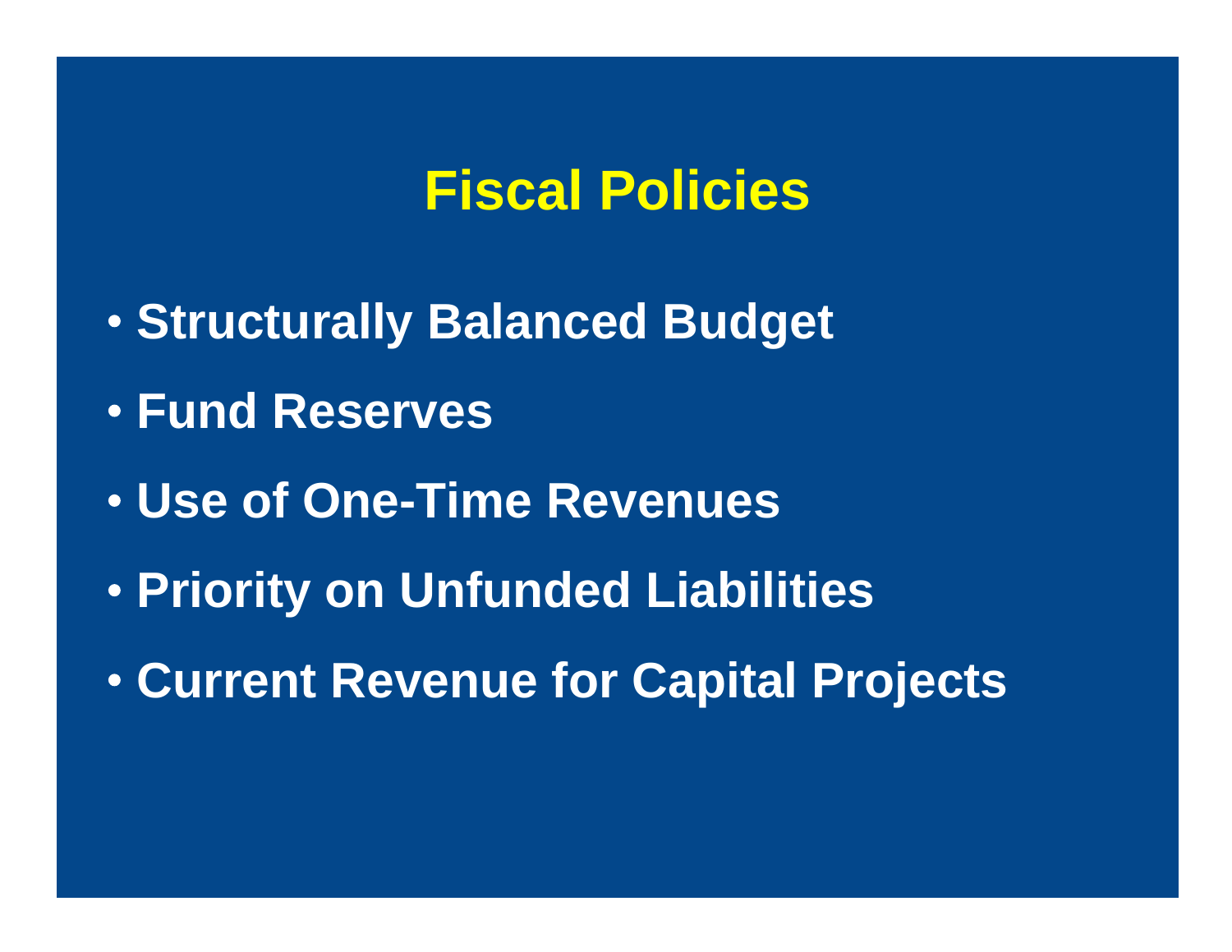# **Options for Long-Term Fiscal Balance**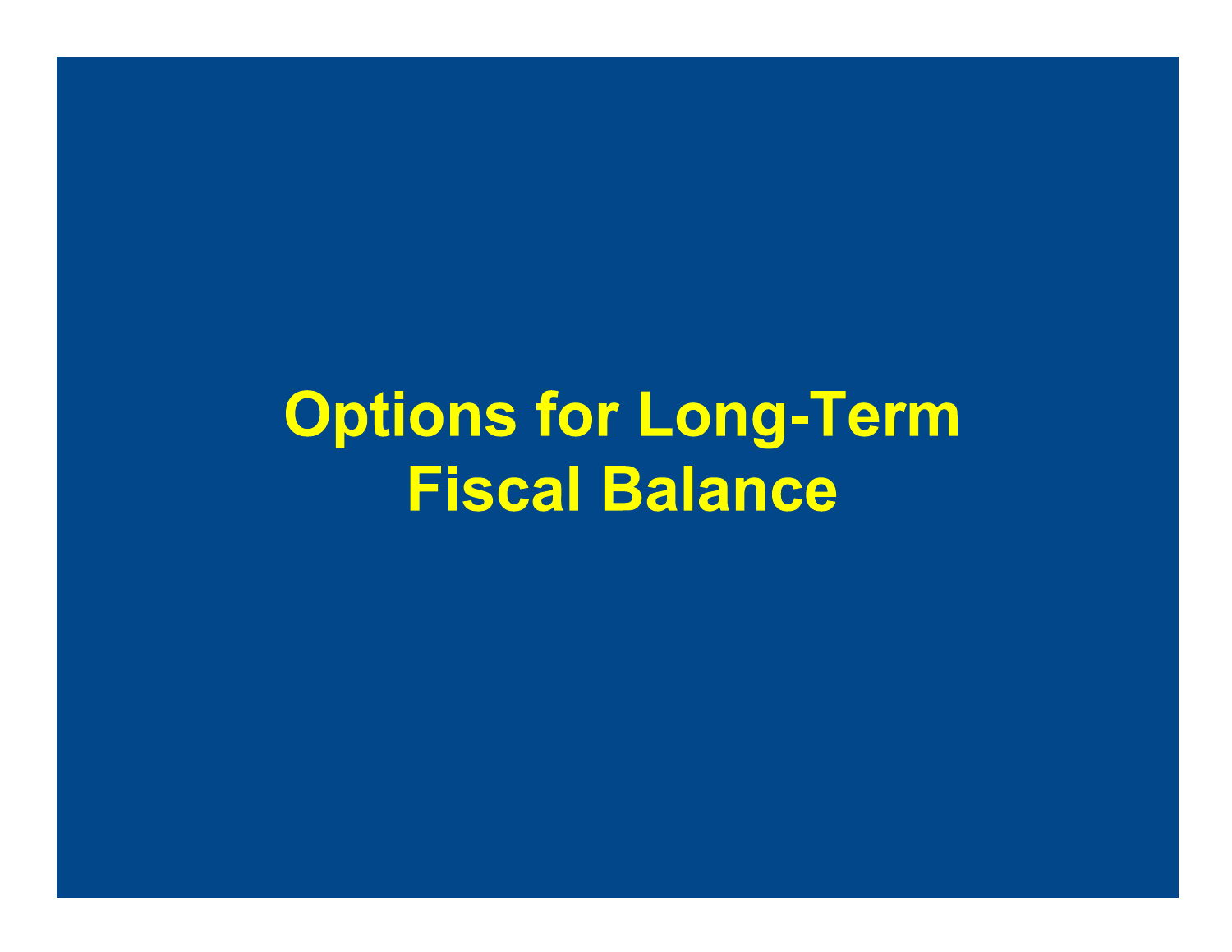#### **What Guided OLO s Selection of Options**

- **Experience of other jurisdictions**
- **Advice of subject matter experts**
- **Potential for substantial and recurring savings**
- **Legal feasibility**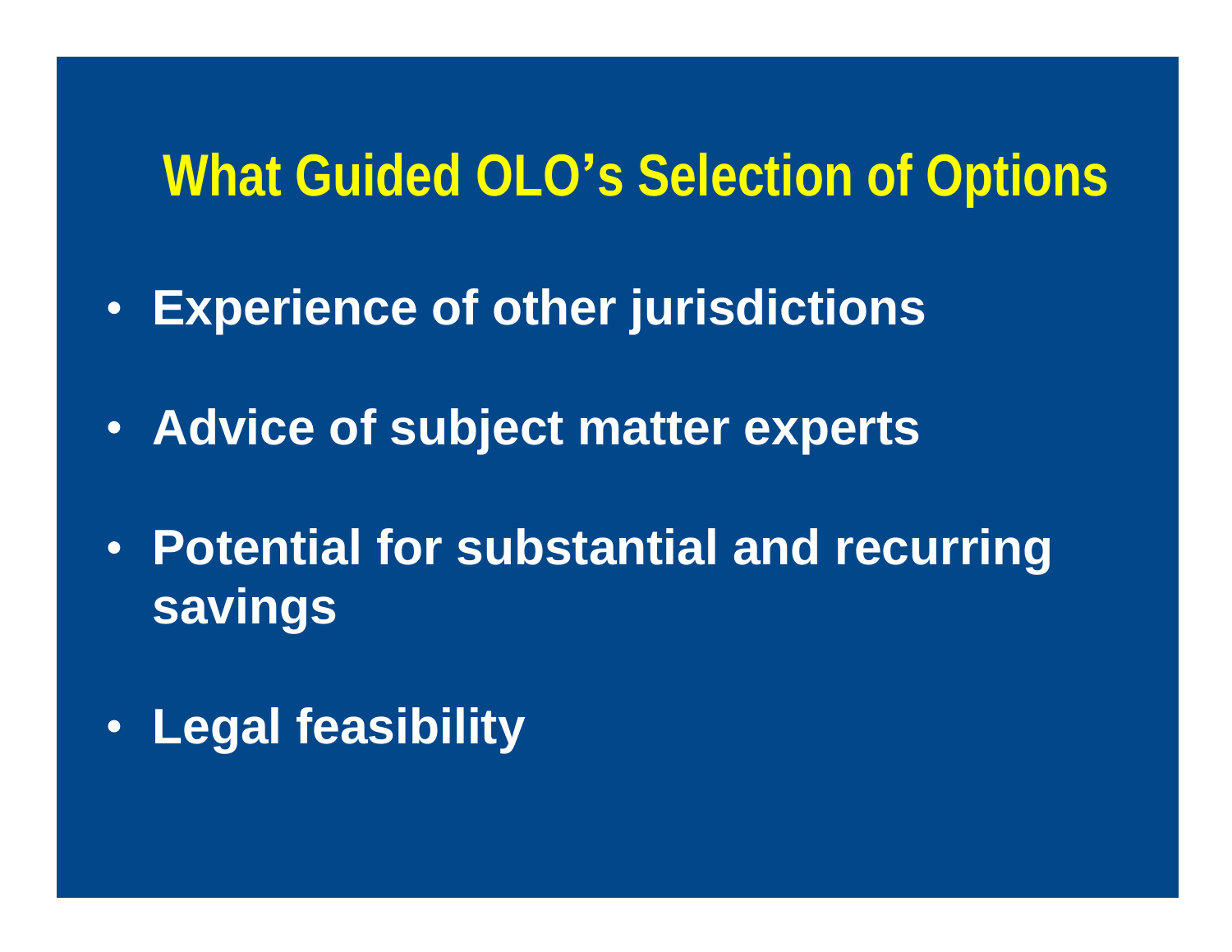#### **What Guided OLO s Selection of Options**

- **Reduce per employee costs**
- **Supplement concurrent efforts**
- **Role of debt service**
- **Revenue alternatives**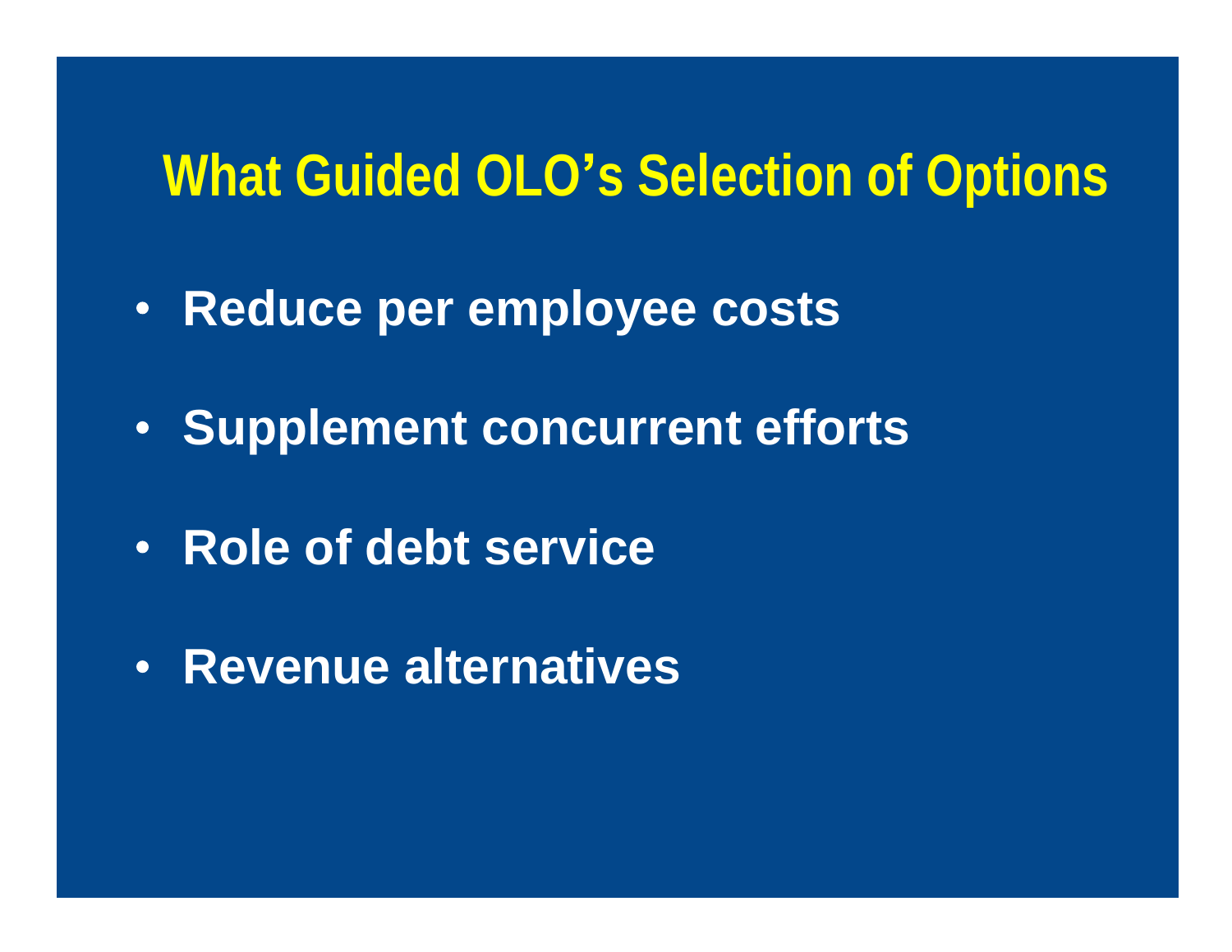# **Issue Papers**

- **A. Employee Salaries**
- **B. Retirement/Pension Benefits**
- **C. Health Benefits for Active Employees**
- **D. Health Benefits for Retired Employees**
- **E. Workforce Size**
- **F. Operating Expenses**
- **G. Debt Service**
- **H. Revenue**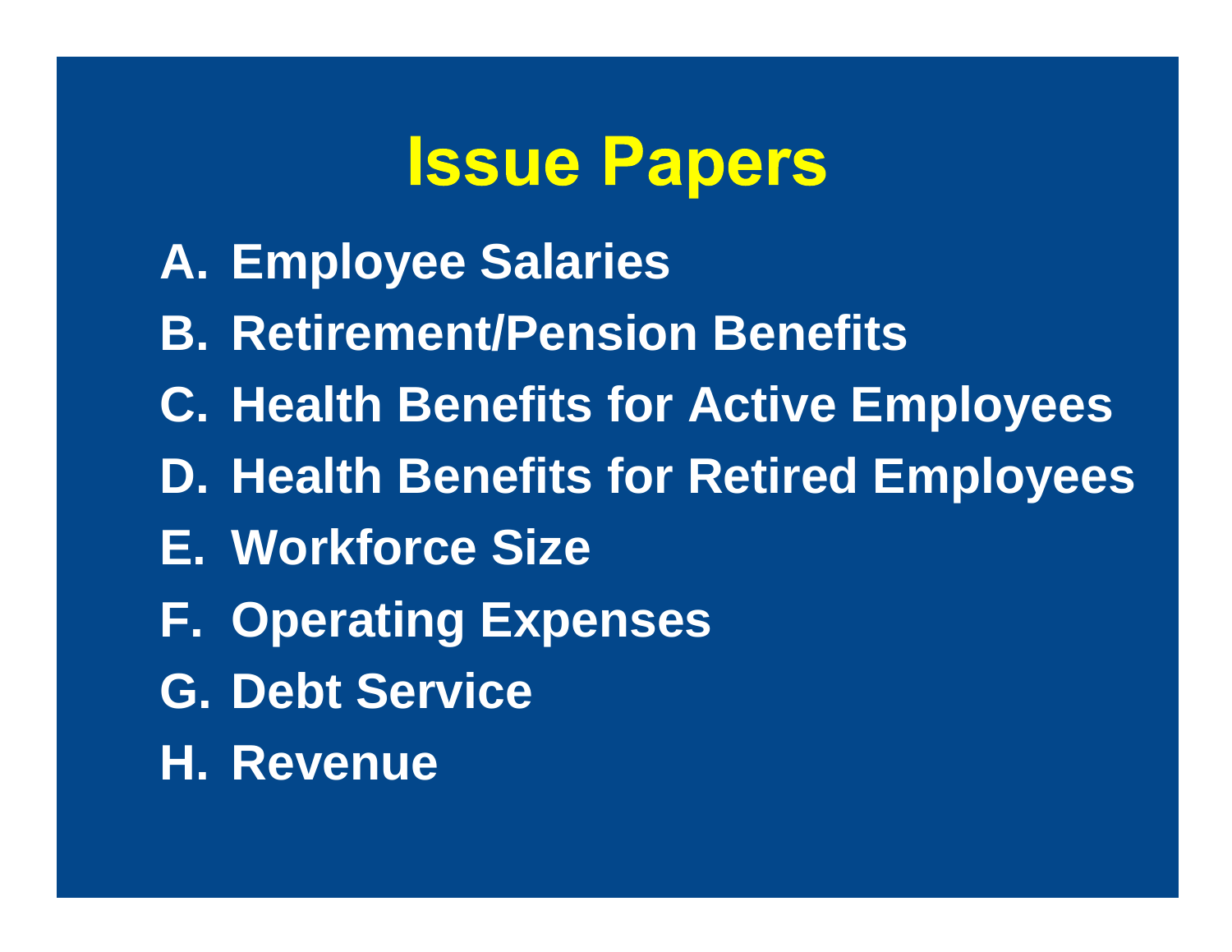# **Employee Salaries**

## **Option: Salary rollback in FY12**

| <b>Amount</b>                | <b>Estimated FY12</b><br><b>Savings</b> |
|------------------------------|-----------------------------------------|
| 1% Salary<br><b>Rollback</b> | \$22.9 million                          |
| 3% Salary<br><b>Rollback</b> | \$68.7 million                          |
| 5% Salary<br><b>Rollback</b> | <b>\$114.6 million</b>                  |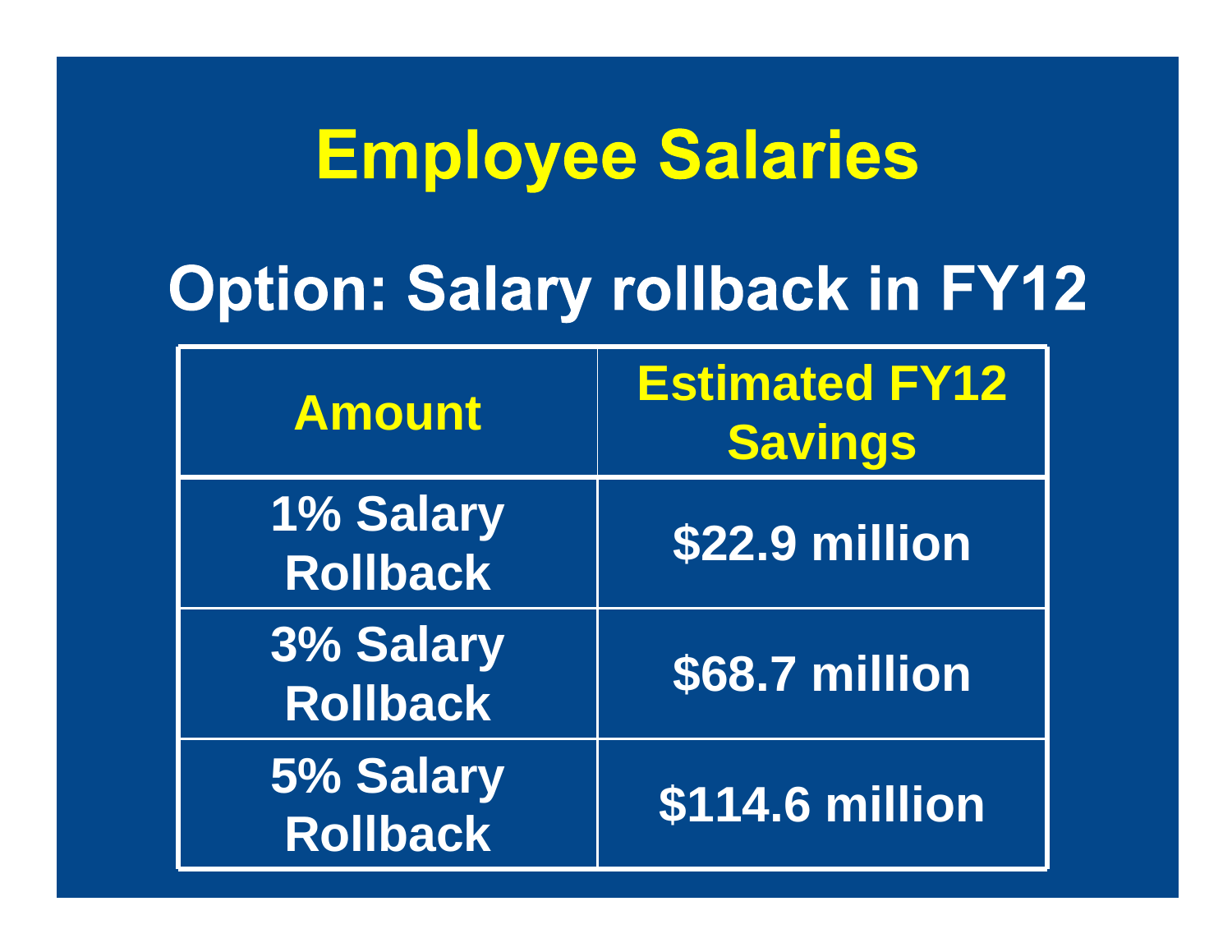# **Health Benefits for Active Employees**

### **Option: Change to 70/30 cost share**

| <b>Implementation Model</b>                           | <b>Estimated</b><br><b>FY12 Savings</b> |
|-------------------------------------------------------|-----------------------------------------|
| <b>Change to a 70/30 split,</b><br><b>All-at-once</b> | \$35.2 million                          |
| <b>Change to a 70/30 split,</b><br>5% phase-in        | \$9.7 million                           |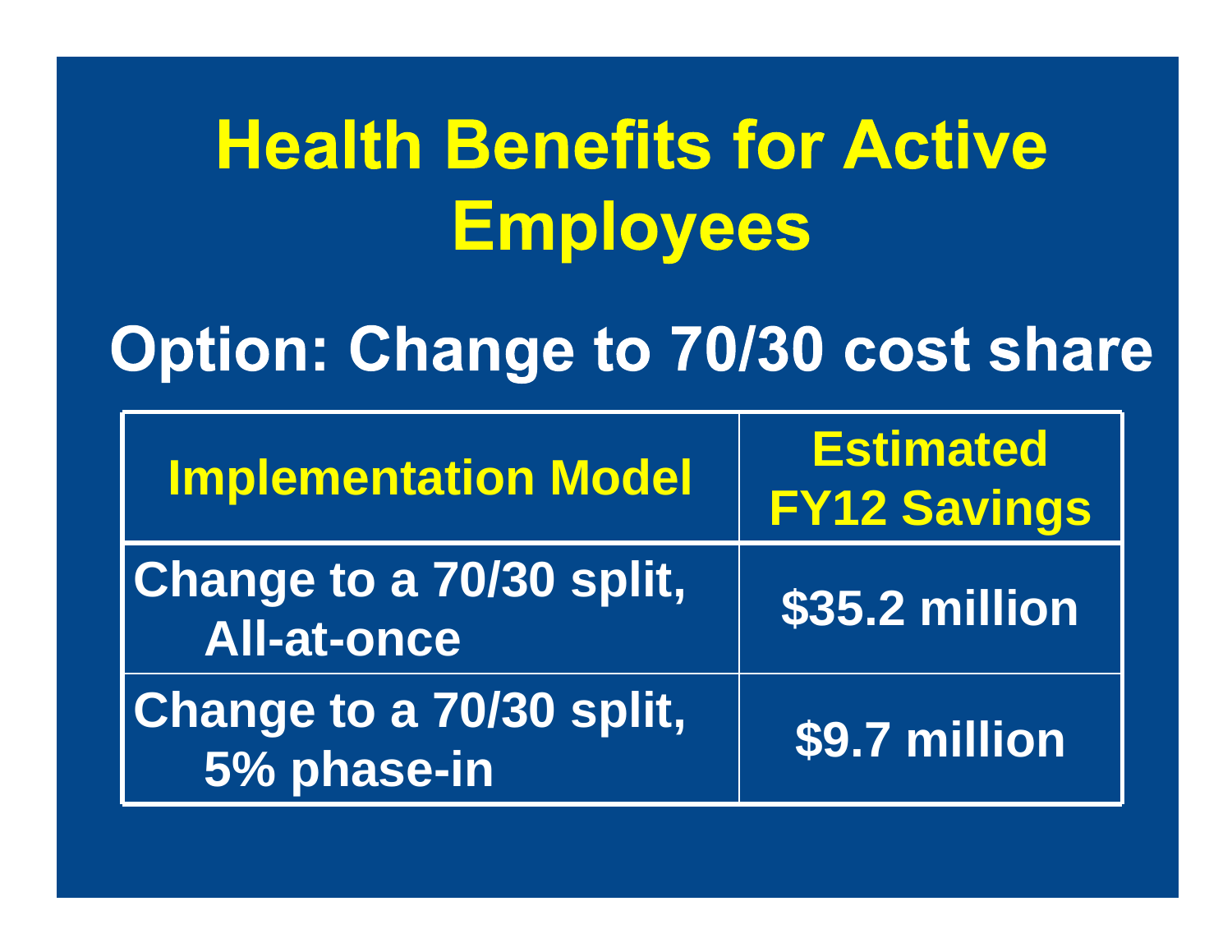#### **2011 Premium Cost Share (Medical and Prescription Drug)**

|                                              | <b>Agency</b> | Employee |
|----------------------------------------------|---------------|----------|
| <b>MCPS</b>                                  |               |          |
| <b>HMO Medical</b>                           | 95%           | 5%       |
| <b>POS Medical &amp; Prescription Drug</b>   | 90%           | 10%      |
| <b>County Government</b>                     |               |          |
| <b>Choice - Full/Part Time</b>               | 80%           | 20%      |
| <b>Select - Full Time</b>                    | 76%           | 24%      |
| <b>M-NCPPC</b>                               |               |          |
| <b>Employees and Appointed Officials 85%</b> |               | 15%      |
| <b>Montgomery College</b>                    |               |          |
| <b>Full-time Staff and Faculty</b>           | 75%           | 25%      |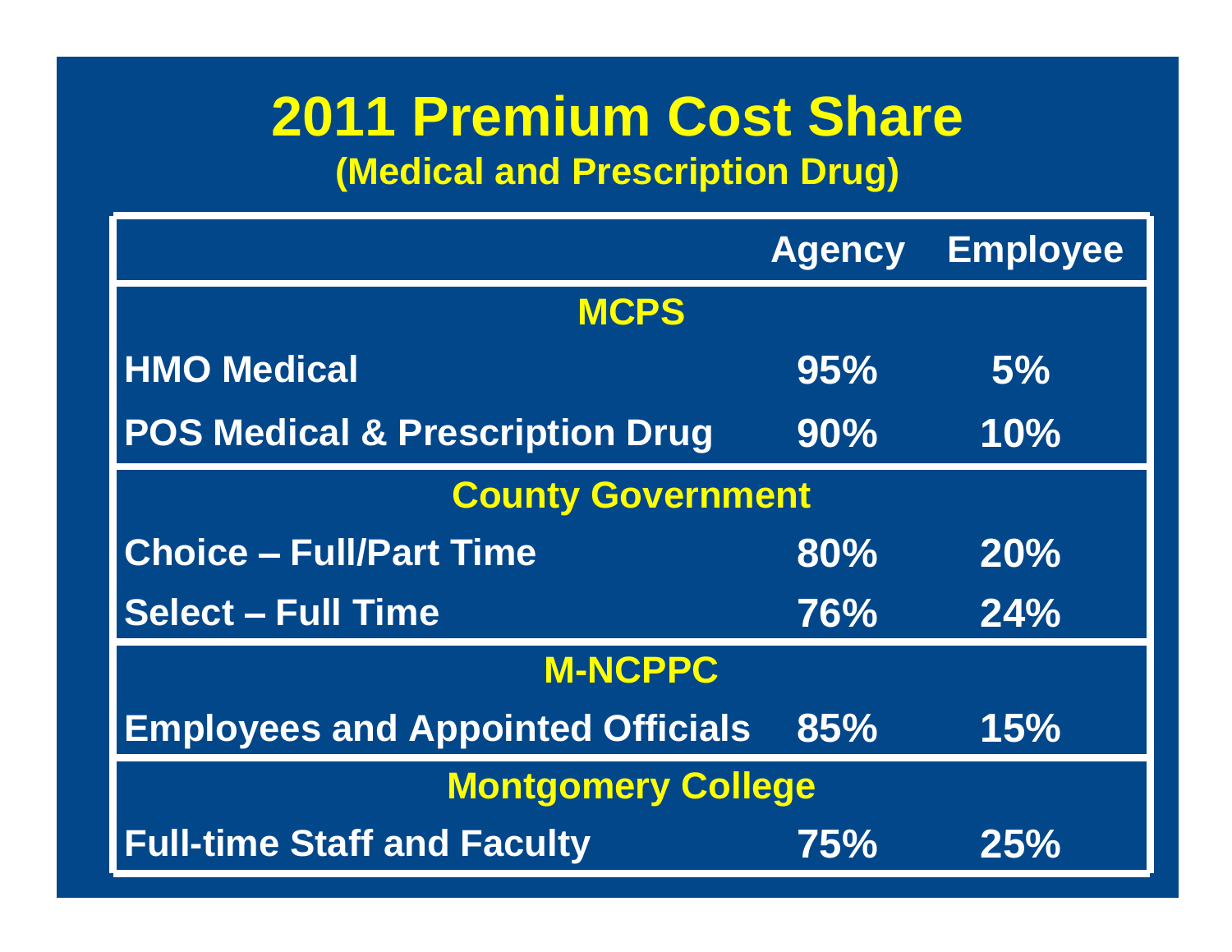## **Agency Health Benefit Costs**

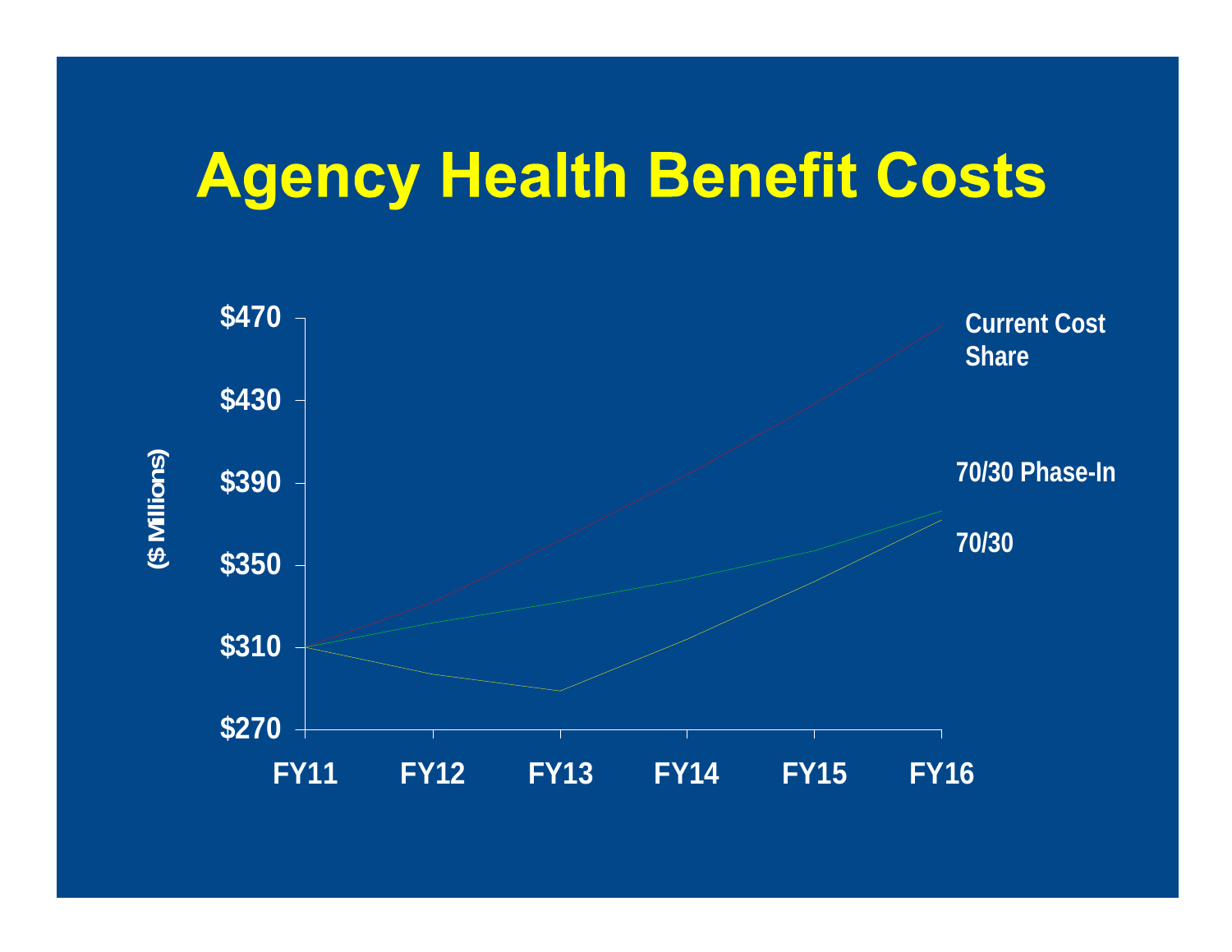## **Retirement/Pension**

- **Defined Benefit Plan**
	- **Pension plan**
- **Defined Contribution Plan** - **Similar to 401(k)**
- **Majority (~88%) of agency employees in defined benefit plans**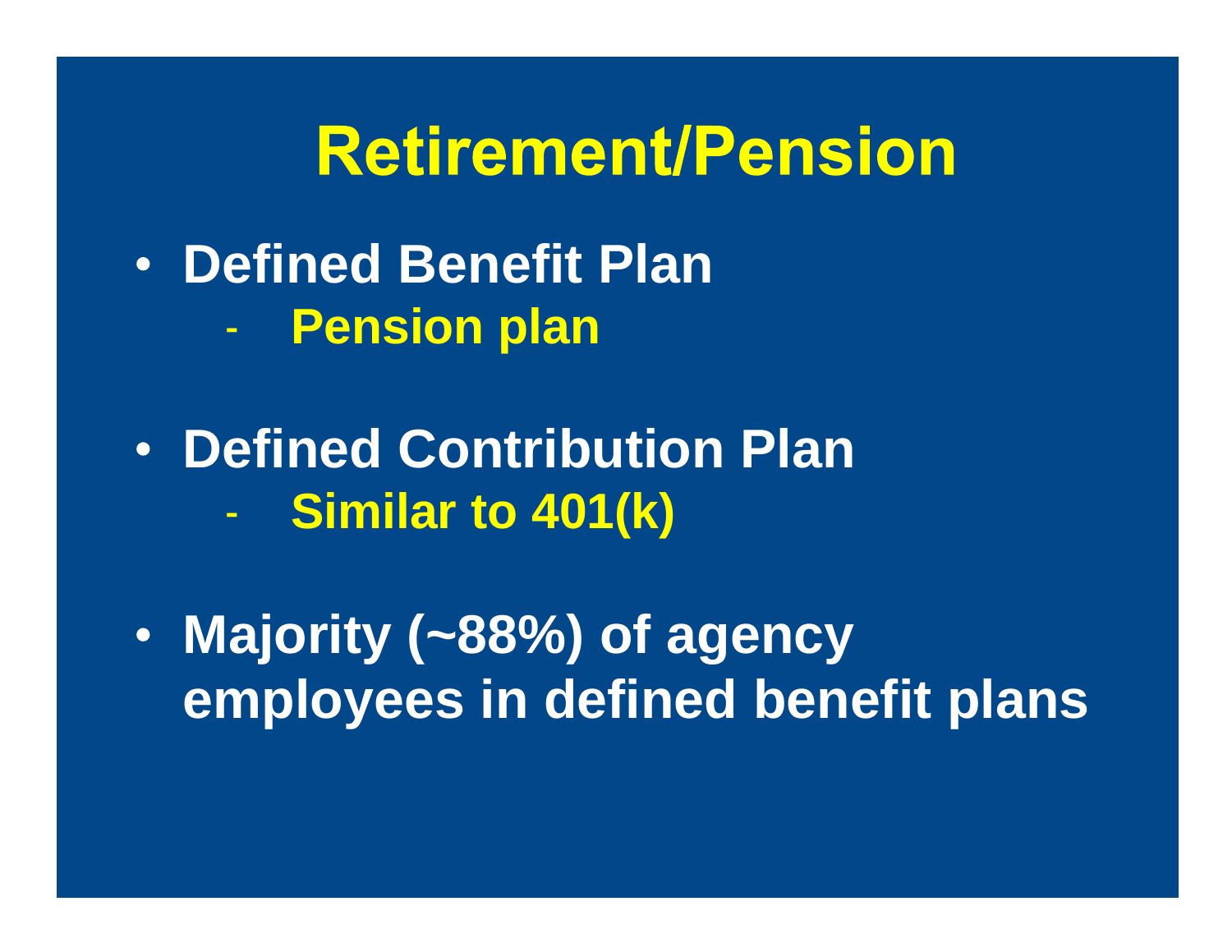# **Retirement/Pension Benefits**

**Option: Enroll all new County Government employees in a defined contribution plan**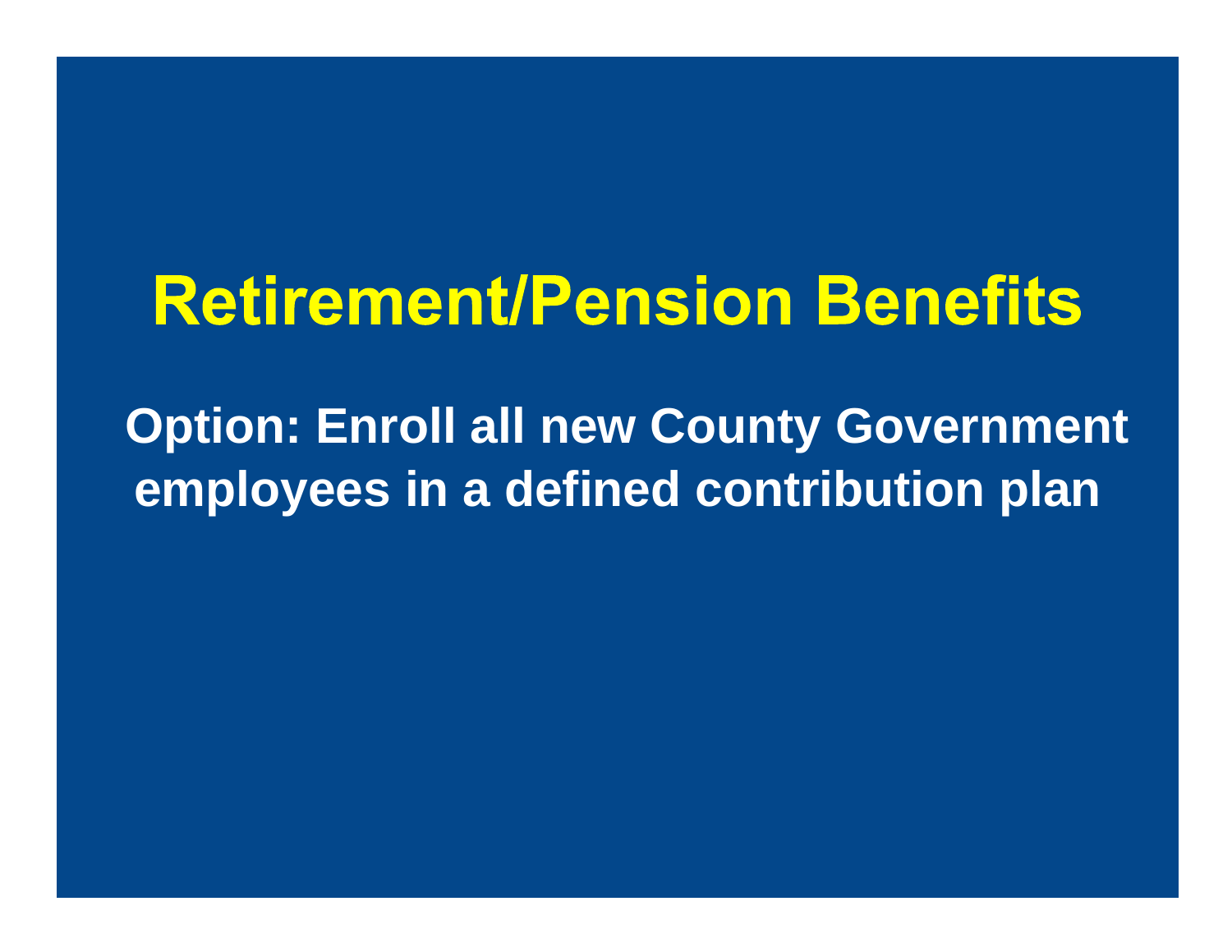### **County Government Budgeted Retirement Contributions, FY02 FY11**

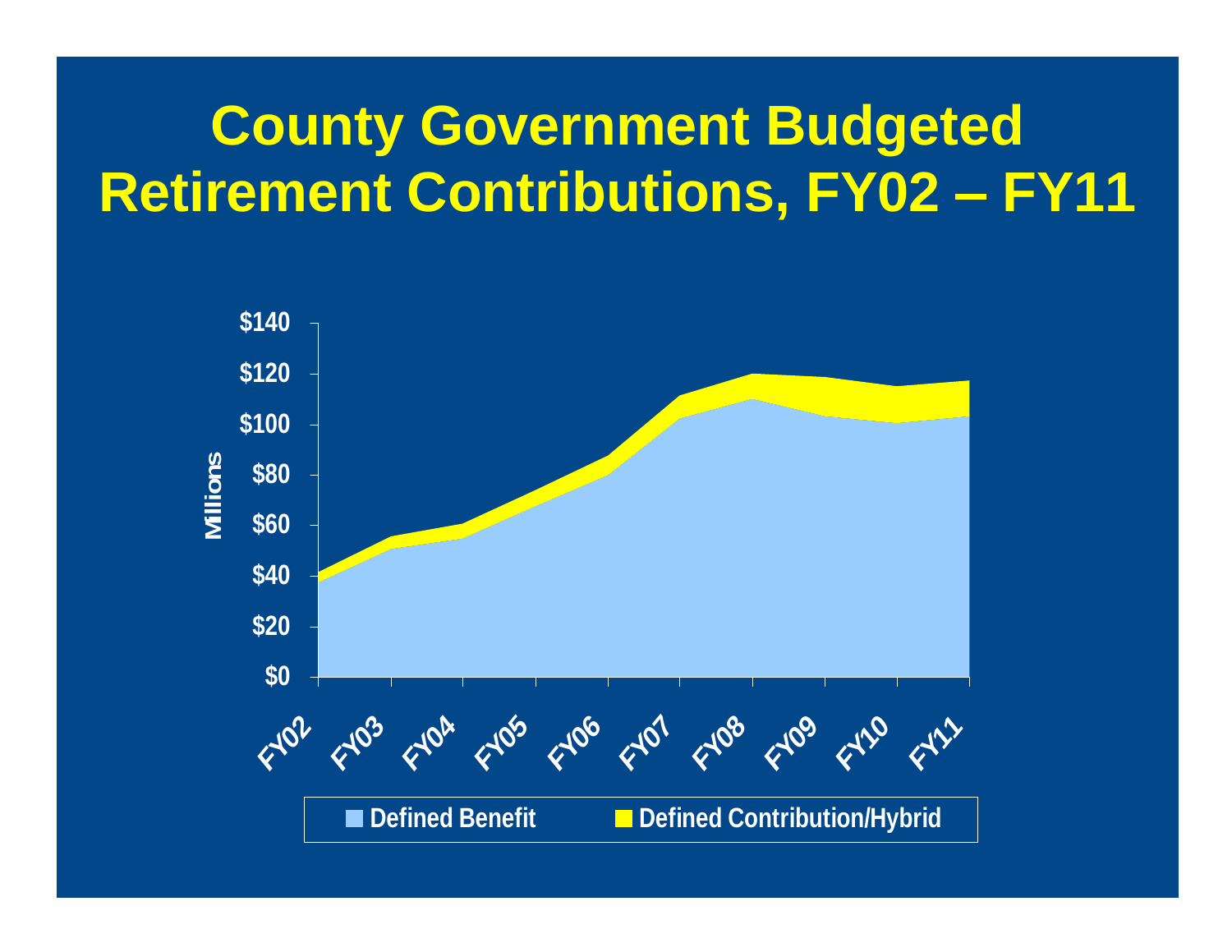# **Workforce Size**

| <b>Agency</b>                      | <b>Average Cost</b><br>(salaries + benefits)<br>per Workyear | # of Workyears Equal<br>to \$10 Million in<br><b>Personnel Costs</b> |
|------------------------------------|--------------------------------------------------------------|----------------------------------------------------------------------|
| <b>County Government</b>           |                                                              |                                                                      |
| <b>Public Safety Workyear</b>      | \$112,900                                                    | 89 workyears                                                         |
| <b>Non-Public Safety Workyear</b>  | \$91,700                                                     | 109 workyears                                                        |
| <b>MCPS</b>                        |                                                              |                                                                      |
| <b>Agency Average Workyear</b>     | \$87,800                                                     | 114 workyears                                                        |
| <b>Teacher "New Hire" Workyear</b> | \$65,200                                                     | 153 workyears                                                        |
| <b>M-NCPPC</b>                     |                                                              |                                                                      |
| <b>Agency Average Workyear</b>     | \$84,000                                                     | 119 workyears                                                        |
| <b>Montgomery College</b>          |                                                              |                                                                      |
| <b>Agency Average Workyear</b>     | \$79,000                                                     | 127 workyears                                                        |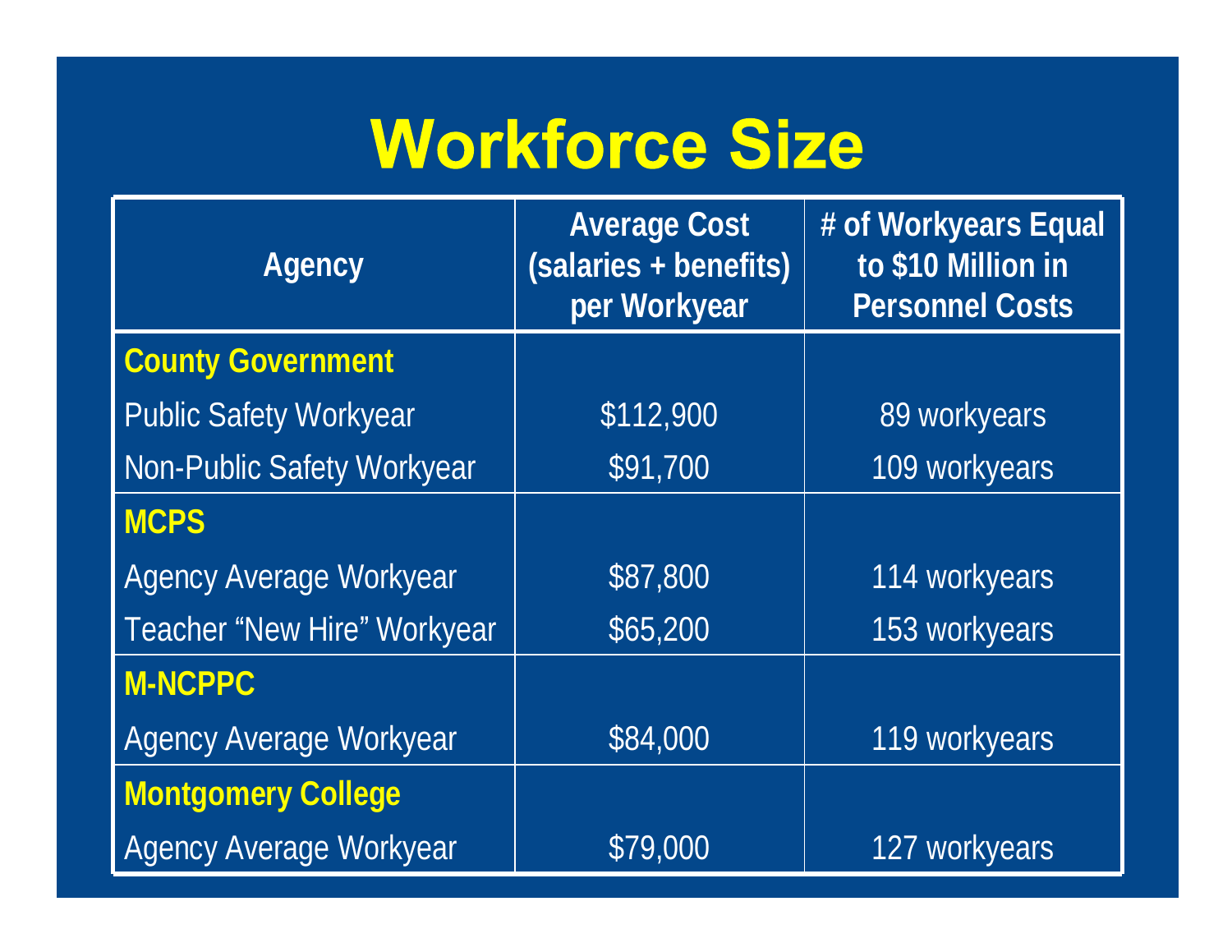#### **Examples of What \$10 Million in Workyears Represents**

| <b>\$10 Million in Personnel</b><br><b>Costs Pays for</b> | <b>Which Represents</b>                                                                     |
|-----------------------------------------------------------|---------------------------------------------------------------------------------------------|
| <b>County Government</b><br>89 Public Safety              | • 100% of career firefighters assigned to the<br>following stations combined: Silver Spring |
| Workyears                                                 | #1, Kensington #18, and Gaithersburg #28                                                    |
| <b>MCPS</b>                                               |                                                                                             |
| 153 Teacher "New Hire"<br>Workyears                       | • 85% of elementary school music teachers                                                   |
| Montgomery College                                        |                                                                                             |
| 127 Agency Average<br>Workyears                           | • 25% of all Instructional Faculty across all<br>three campuses                             |
| <b>M-NCPPC</b>                                            |                                                                                             |
| 119 Agency Average<br>Workyears                           | • 83% of all Planning Department Staff                                                      |